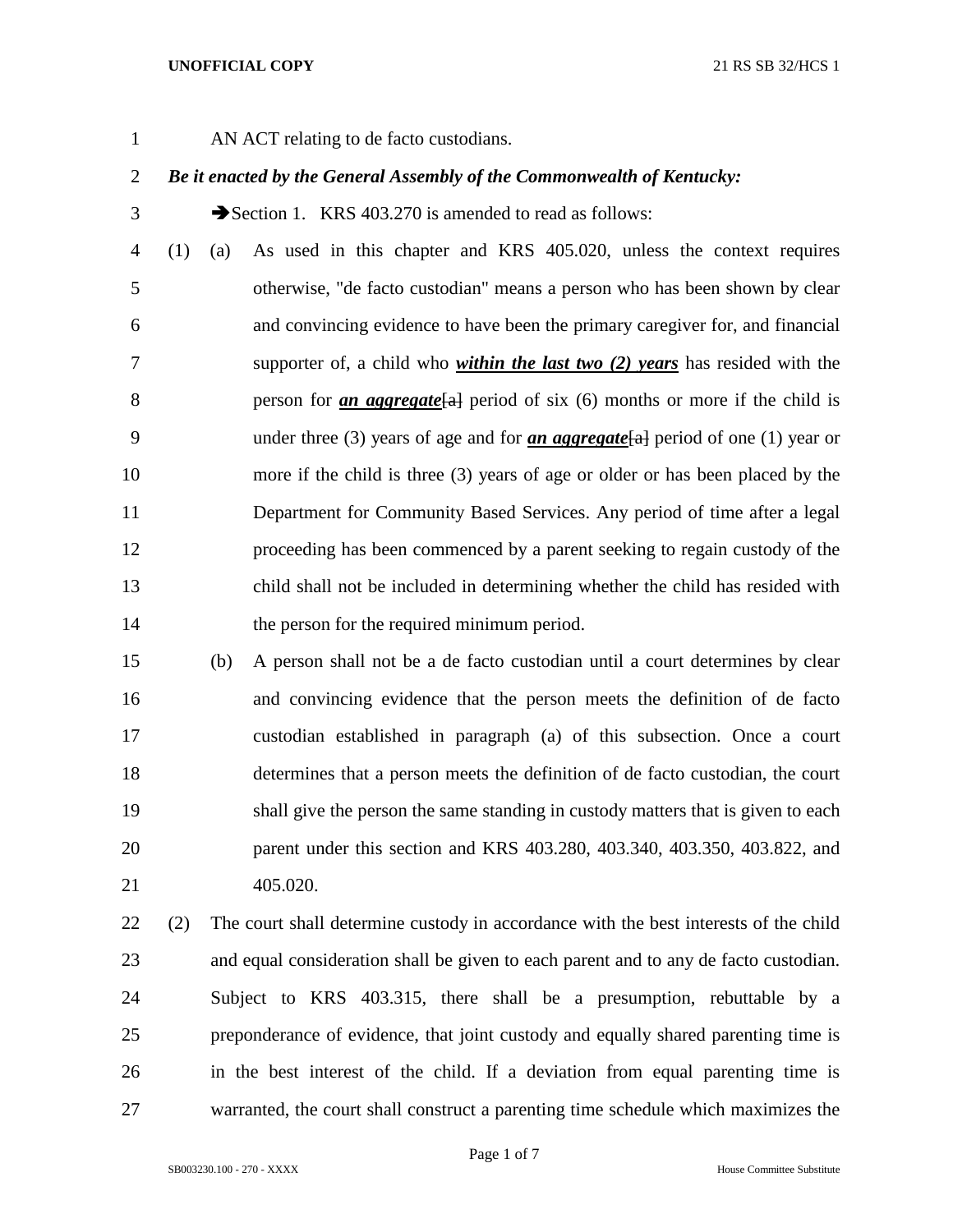| $\mathbf{1}$ |     | time each parent or de facto custodian has with the child and is consistent with       |
|--------------|-----|----------------------------------------------------------------------------------------|
| 2            |     | ensuring the child's welfare. The court shall consider all relevant factors including: |
| 3            | (a) | The wishes of the child's parent or parents, and any de facto custodian, as to         |
| 4            |     | his or her custody;                                                                    |
| 5            | (b) | The wishes of the child as to his or her custodian, with due consideration             |
| 6            |     | given to the influence a parent or de facto custodian may have over the child's        |
| 7            |     | wishes;                                                                                |
| 8            | (c) | The interaction and interrelationship of the child with his or her parent or           |
| 9            |     | parents, his or her siblings, and any other person who may significantly affect        |
| 10           |     | the child's best interests;                                                            |
| 11           | (d) | The motivation of the adults participating in the custody proceeding;                  |
| 12           | (e) | The child's adjustment and continuing proximity to his or her home, school,            |
| 13           |     | and community;                                                                         |
| 14           | (f) | The mental and physical health of all individuals involved;                            |
| 15           | (g) | A finding by the court that domestic violence and abuse, as defined in KRS             |
| 16           |     | 403.720, has been committed by one (1) of the parties against a child of the           |
| 17           |     | parties or against another party. The court shall determine the extent to which        |
| 18           |     | the domestic violence and abuse has affected the child and the child's                 |
| 19           |     | relationship to each party, with due consideration given to efforts made by a          |
| 20           |     | party toward the completion of any domestic violence treatment, counseling,            |
| 21           |     | or program;                                                                            |
| 22           | (h) | The extent to which the child has been cared for, nurtured, and supported by           |
| 23           |     | any de facto custodian;                                                                |
| 24           | (i) | The intent of the parent or parents in placing the child with a de facto               |
| 25           |     | custodian;                                                                             |
| 26           | (j) | The circumstances under which the child was placed or allowed to remain in             |
| 27           |     | the custody of a de facto custodian, including whether the parent now seeking          |

Page 2 of 7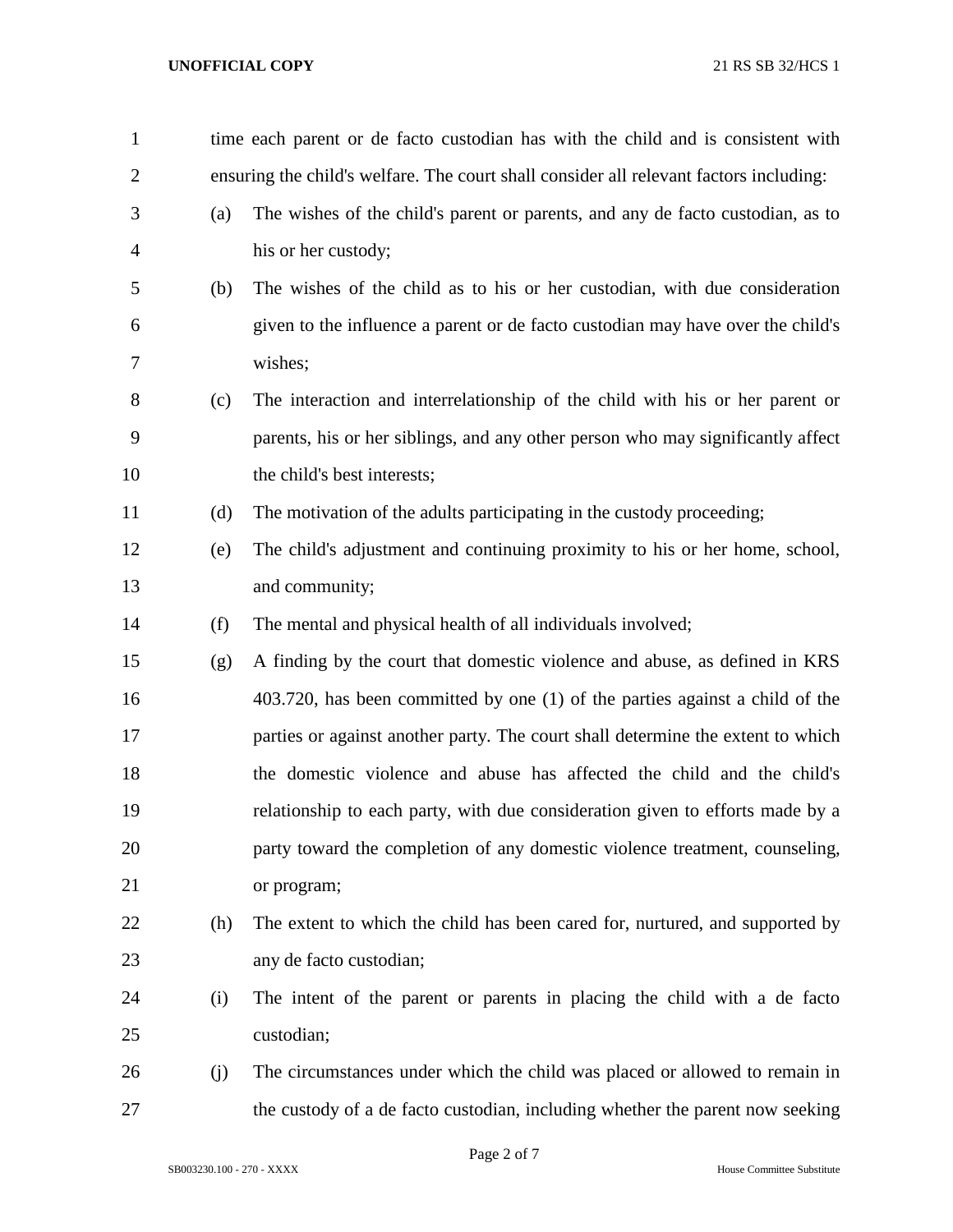custody was previously prevented from doing so as a result of domestic violence as defined in KRS 403.720 and whether the child was placed with a de facto custodian to allow the parent now seeking custody to seek employment, work, or attend school; and

- (k) The likelihood a party will allow the child frequent, meaningful, and continuing contact with the other parent or de facto custodian, except that the court shall not consider this likelihood if there is a finding that the other parent or de facto custodian engaged in domestic violence and abuse, as defined in KRS 403.720, against the party or a child and that a continuing relationship with the other parent will endanger the health or safety of either 11 that party or the child.
- (3) The abandonment of the family residence by a custodial party shall not be considered where said party was physically harmed or was seriously threatened with physical harm by his or her spouse, when such harm or threat of harm was causally related to the abandonment.
- (4) If the court grants custody to a de facto custodian, the de facto custodian shall have legal custody under the laws of the Commonwealth.

18 Section 2. KRS 635.020 is amended to read as follows:

- (1) If, prior to an adjudicatory hearing, there is a reasonable cause to believe that a child before the court has committed a felony other than those described in subsections (2) and (3) of this section, a misdemeanor, or a violation, the court shall initially proceed in accordance with the provisions of this chapter.
- (2) If a child charged with a capital offense, Class A felony, or Class B felony, had attained age fourteen (14) at the time of the alleged commission of the offense, the court shall, upon motion of the county attorney made prior to adjudication, and after the county attorney has consulted with the Commonwealth's attorney, that the child be proceeded against as a youthful offender, proceed in accordance with the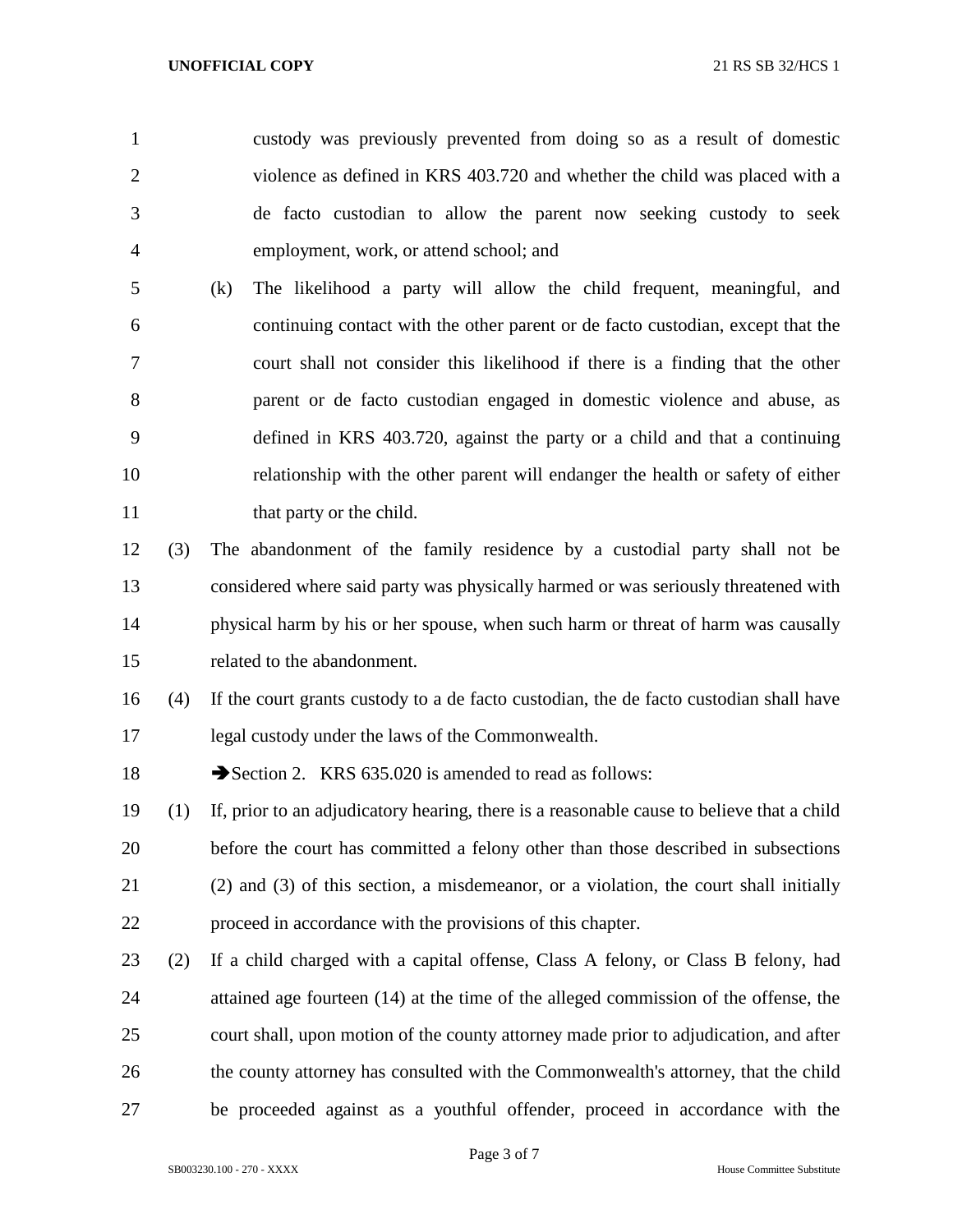| $\mathbf{1}$ |     | provisions of KRS 640.010.                                                                   |
|--------------|-----|----------------------------------------------------------------------------------------------|
| 2            | (3) | If a child charged with a Class C or Class D felony has on one (1) prior separate            |
| 3            |     | occasion been adjudicated a public offender for a felony offense and had attained            |
| 4            |     | the age of sixteen (16) at the time of the alleged commission of the offense, the            |
| 5            |     | court shall, upon motion of the county attorney made prior to adjudication, and after        |
| 6            |     | the county attorney has consulted with the Commonwealth's attorney, that the child           |
| 7            |     | be proceeded against as a youthful offender, proceed in accordance with the                  |
| 8            |     | provisions of KRS 640.010.                                                                   |
| 9            | (4) | [Any other provision of KRS Chapters 610 to 645 to the contrary notwithstanding,             |
| 10           |     | He a child charged with a felony in which a firearm, whether functional or not, was          |
| 11           |     | used by the child in the commission of the offense had attained the age of fourteen          |
| 12           |     | $(14)$ years at the time of the commission of the alleged offense, the court shall,          |
| 13           |     | upon motion of the county attorney made prior to adjudication, and after the                 |
|              |     |                                                                                              |
|              |     | county attorney has consulted with the Commonwealth's attorney, that the child               |
| 14<br>15     |     | be proceeded against as a youthful offender, proceed in accordance with the                  |
| 16           |     | <i>provisions of Section 3 of this Act</i> [he shall be transferred to the Circuit Court for |
| 17           |     | trial as an adult if, following a preliminary hearing, the District Court finds probable     |
| 18           |     | cause to believe that the child committed a felony, that a firearm was used in the           |
| 19           |     | commission of that felony, and that the child was fourteen (14) years of age or older        |
| 20           |     | at the time of the commission of the alleged felony. If convicted in the Circuit             |
| 21           |     | Court, he shall be subject to the same penalties as an adult offender, except that           |
| 22           |     | until he reaches the age of eighteen (18) years, he shall be confined in a facility or       |
| 23           |     | program for juveniles or for youthful offenders, unless the provisions of KRS                |
| 24           |     | 635.025 apply or unless he is released pursuant to expiration of sentence or parole,         |
| 25           |     | and at age eighteen (18) he shall be returned to the sentencing Circuit Court for            |

(5) If a child previously convicted as a youthful offender under the provisions of KRS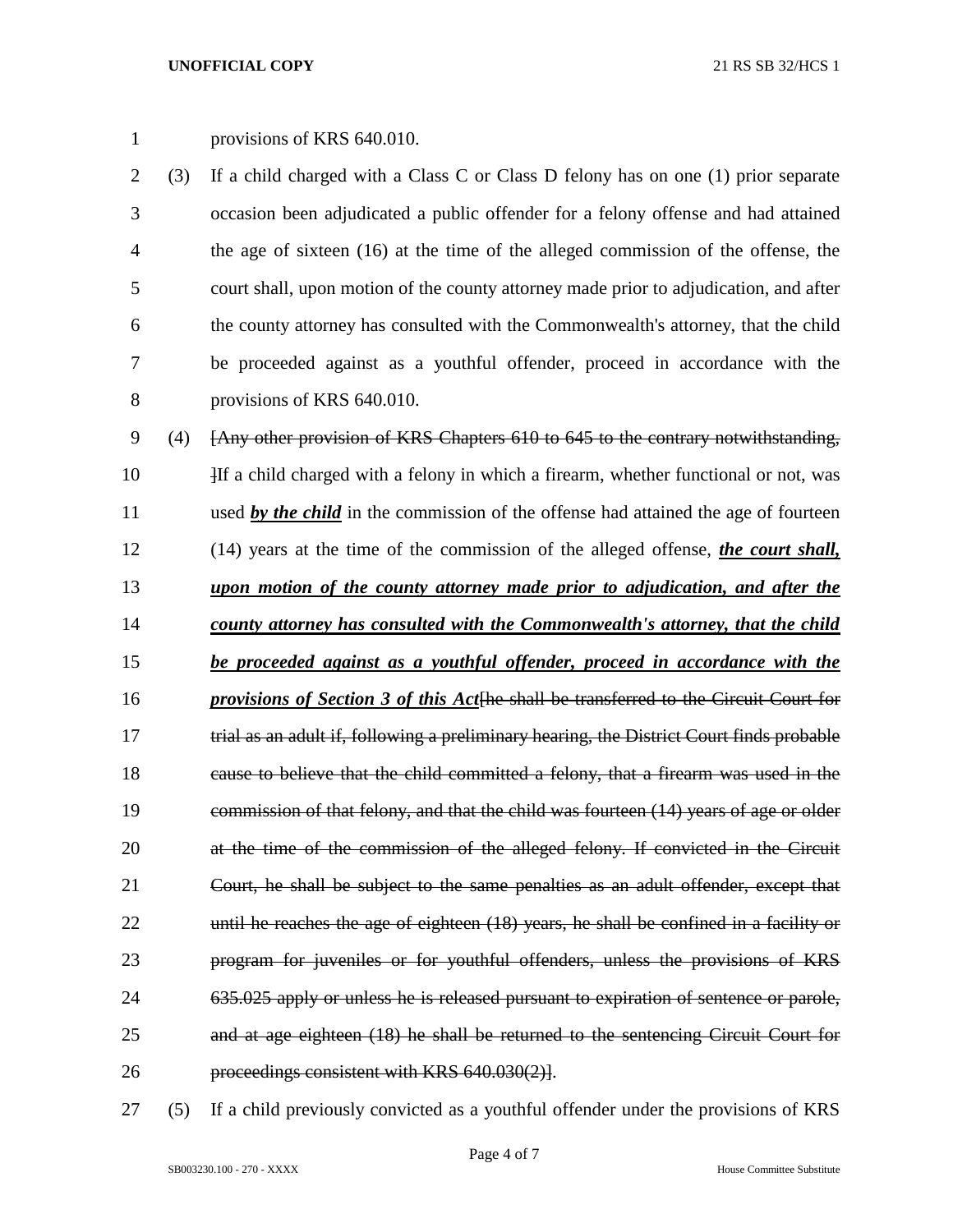Chapter 640 is charged with a felony allegedly committed prior to his eighteenth birthday, the court shall, upon motion of the county attorney made prior to adjudication, and after the county attorney has consulted with the Commonwealth's attorney, that the child be proceeded against as a youthful offender, proceed in accordance with the provisions of KRS 640.010.

 (6) A child who is charged as is provided in subsection (2) of this section and is also charged with a Class C or D felony, a misdemeanor, or a violation arising from the same course of conduct shall have all charges included in the same proceedings; and the court shall, upon motion of the county attorney made prior to adjudication, and after the county attorney has consulted with the Commonwealth's attorney, that the child be proceeded against as a youthful offender, proceed in accordance with the provisions of KRS 640.010.

 (7) If a person who is eighteen (18) or older and before the court is charged with a felony that occurred prior to his eighteenth birthday, the court shall, upon motion of the county attorney made prior to adjudication, and after the county attorney has consulted with the Commonwealth's attorney, that the child be proceeded against as a youthful offender, proceed in accordance with the provisions of KRS 640.010.

 (8) All offenses arising out of the same course of conduct shall be tried with the felony arising from that course of conduct, whether the charges are adjudicated under this chapter or under KRS Chapter 640 and transferred to Circuit Court.

21 Section 3. KRS 640.010 is amended to read as follows:

 (1) For children who are alleged to be youthful offenders by falling in the purview of 23 KRS 635.020(2) *to*[, (3), (5), (6), (7), or] (8), the court shall at arraignment *ensure*[ 24 assure] that the child's rights as specified in KRS 610.060 have been explained and followed.

 (2) *(a)* In the case of a child alleged to be a youthful offender by falling within the purview of KRS 635.020(2) *to*[, (3), (5), (6), (7), or] (8), the District Court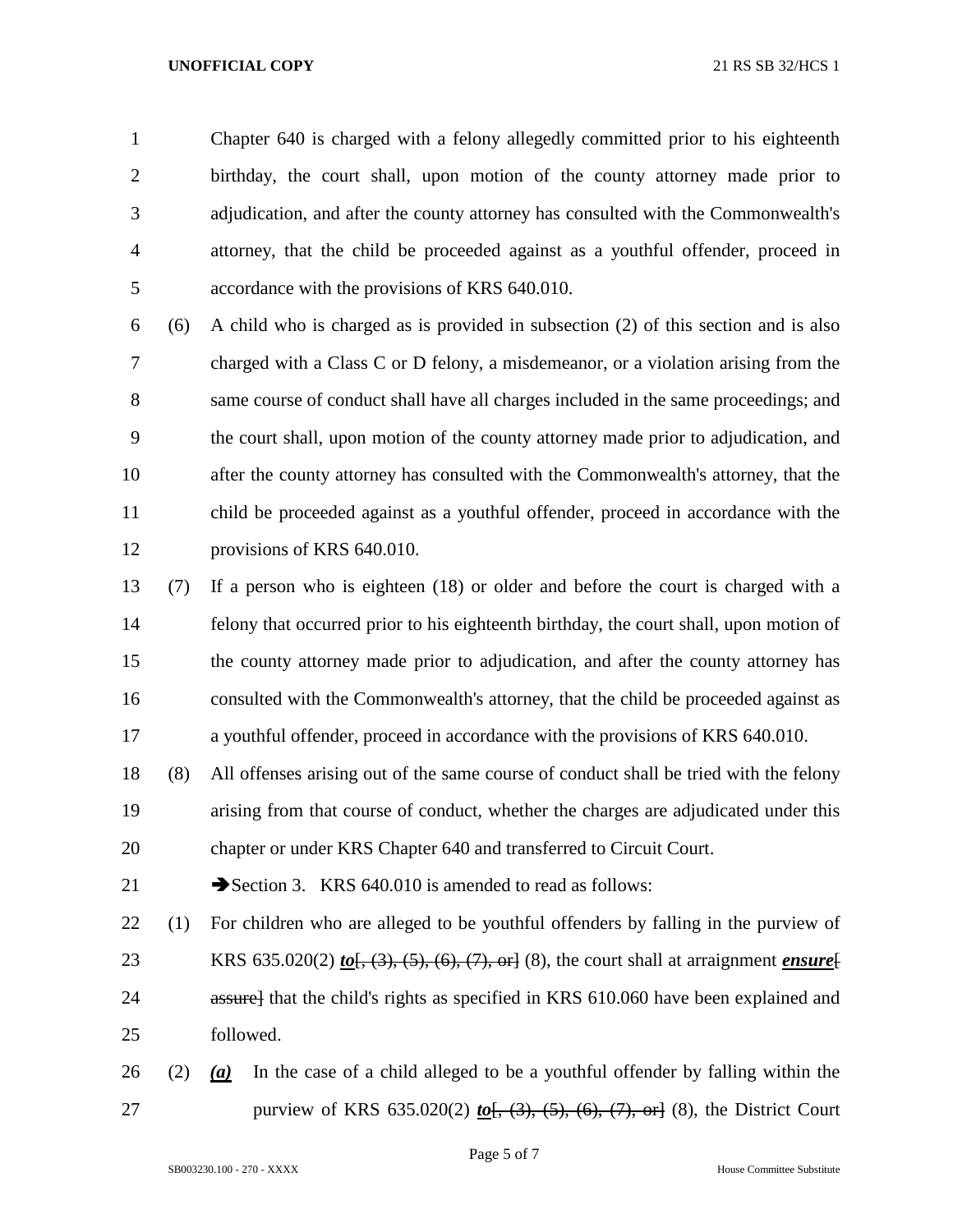| $\mathbf{1}$   |                      | shall, upon motion by the county attorney to proceed under this chapter, and     |
|----------------|----------------------|----------------------------------------------------------------------------------|
| $\overline{2}$ |                      | after the county attorney has consulted with the Commonwealth's attorney,        |
| 3              |                      | conduct a preliminary hearing to determine if the child should be transferred    |
| 4              |                      | to Circuit Court as a youthful offender. The preliminary hearing shall be        |
| 5              |                      | conducted in accordance with the Rules of Criminal Procedure.                    |
| 6              | $(b)$ $(a)$ $\vdash$ | At the preliminary hearing, the court shall determine if there is probable       |
| 7              |                      | cause to believe that an offense was committed, that the child committed the     |
| 8              |                      | offense, and that the child is of sufficient age and has the requisite number of |
| 9              |                      | prior adjudications, if any, necessary to fall within the purview of KRS         |
| 10             |                      | 635.020.                                                                         |
| 11             | $(c)$ $(\theta)$     | If the District Court determines probable cause exists, the court shall          |
| 12             |                      | consider the following factors before determining whether the child's case       |
| 13             |                      | shall be transferred to the Circuit Court:                                       |
| 14             | 1.                   | The seriousness of the alleged offense;                                          |
| 15             | 2.                   | Whether the offense was against persons or property, with greater                |
| 16             |                      | weight being given to offenses against persons;                                  |
| 17             | 3.                   | The maturity of the child as determined by his environment;                      |
| 18             | 4.                   | The child's prior record;                                                        |
| 19             | 5.                   | The best interest of the child and community;                                    |
| 20             | 6.                   | The prospects of adequate protection of the public;                              |
| 21             | 7.                   | The likelihood of reasonable rehabilitation of the child by the use of           |
| 22             |                      | procedures, services, and facilities currently available to the juvenile         |
| 23             |                      | justice system; [ and]                                                           |
| 24             | 8.                   | Evidence of a child's participation in a gang:                                   |
| 25             | <u>g.</u>            | Whether the child is a defendant with a serious intellectual disability          |
| 26             |                      | in accordance with KRS 532.130; and                                              |
| 27             | 10.                  | Whether the child used a firearm in the commission of the offense.               |